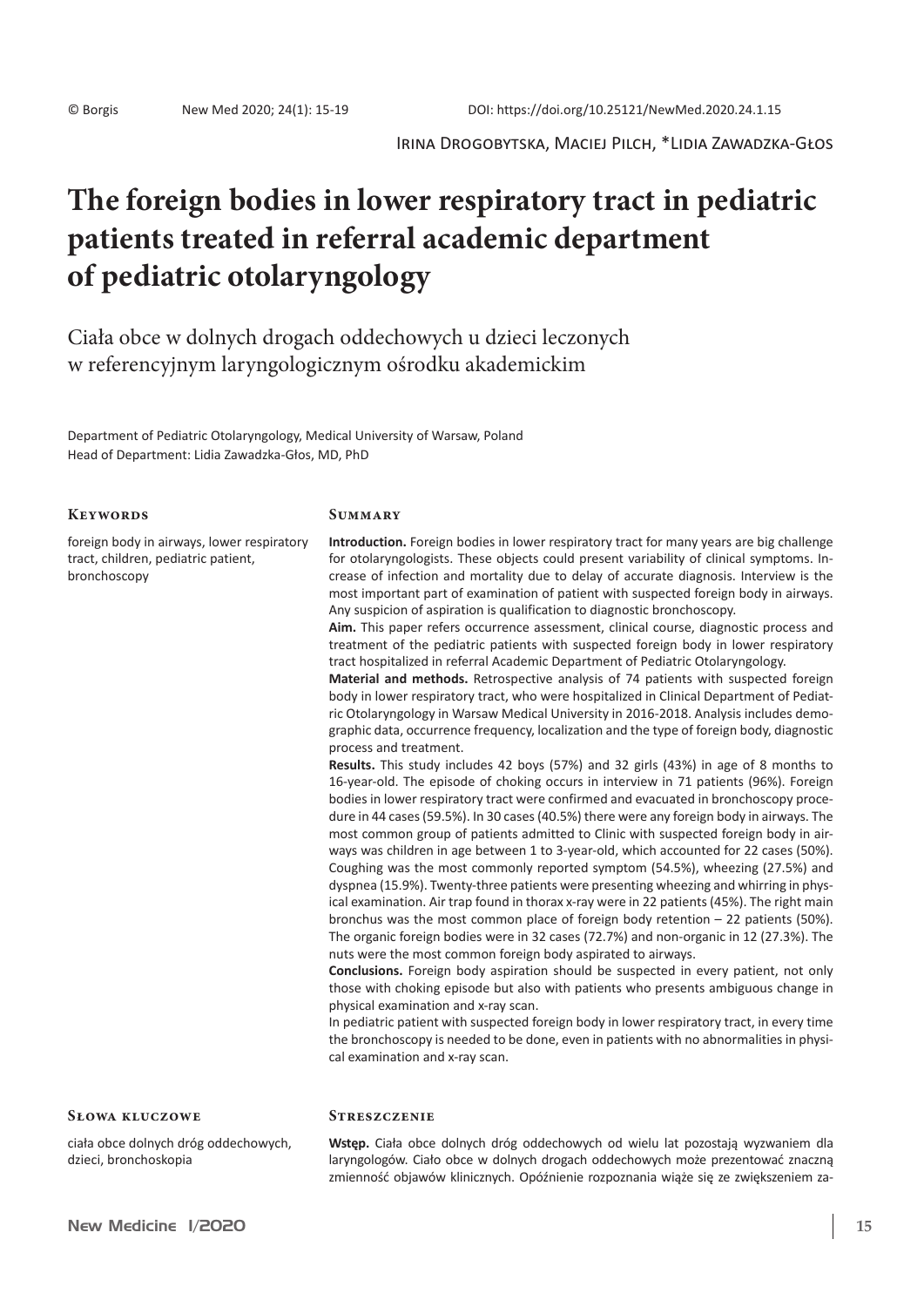chorowalności i śmiertelności. Dokładny wywiad jest bardzo ważny w diagnostyce ciała obcego. Każde podejrzenie aspiracji kwalifikuje pacjenta do diagnostycznej bronchoskopii. **Cel pracy.** Celem pracy była ocena występowania, przebiegu klinicznego, diagnostyki oraz sposobu leczenia dzieci z podejrzeniem aspiracji ciała obcego w materiale akademickiego referencyjnego oddziału laryngologii dziecięcej.

**Materiał i metody.** Analizą retrospektywną objęto 74 pacjentów z podejrzeniem ciała obcego w dolnych drogach oddechowych, którzy byli hospitalizowani w Klinice Otolaryngologii Dziecięcej Warszawskiego Uniwersytetu Medycznego w latach 2016-2018. Analizie poddano dane demograficzne, częstość występowania, lokalizację i rodzaj ciał obcych, postępowanie diagnostyczne oraz zastosowane leczenie.

**Wyniki.** Do badania włączono 42 chłopców (57%) i 32 dziewczynki (43%) w wieku od 8 miesięcy do 16 lat. Epizod zakrztuszenia się w wywiadzie występował u 71 (96%) pacjentów. U 44 dzieci (59,5%) stwierdzono ciała obce w dolnych drogach oddechowych, które zostały usunięte. U 30 osób (40,5%) nie stwierdzono ciał obcych. Najczęściej ciała obce stwierdzono u dzieci w wieku 1-3 lat, co stanowiło 22 przypadki (50%). Najczęstszymi dolegliwościami były: kaszel (54,5%), świszczący oddech (27,2%) i duszność (15,9%). U 23 (43,2%) pacjentów stwierdzono świsty i furczenia w badaniu przedmiotowym. Rentgen klatki piersiowej wykazywał cechy pułapki powietrznej u 22 (45%) przypadków. Najczęstszym miejscem zalegania ciała obcego było oskrzele główne prawe (22; 50%). Organiczne ciała obce obecne były w 32 (72,7%) przypadkach, a nieorganiczne ciała obce – w 12 (27,3%). Najczęściej aspirowanymi przedmiotami były fragmenty orzeszków. **Wnioski.** Aspiracja ciała obcego powinna być podejrzewana u każdego dziecka nie tylko z epizodem zakrztuszenia się w wywiadzie, ale także z niejednoznacznymi zmianami w badaniu przedmiotowym i radiologicznym.

U dziecka z podejrzeniem ciała obcego w drogach oddechowych należy wykonać bronchoskopię, nawet jeśli nie stwierdzono odchyleń w badaniu przedmiotowym i badaniu radiologicznym.

# **Introduction**

Foreign bodies in lower respiratory tract for many years are great diagnostic and therapeutic challenge for otolaryngologists (1). The foreign bodies are most often found in patients of age 1 to 3-year-old, rarely in infants or older children at school age (2, 3). Very important indicator of aspiration the foreign body to airways is occurrence of episode of sudden choking after which appears severe cough in children during eating or having fun (4).

Foreign body in lower respiratory tract could be presenting a significant variability of clinical symptoms, from minimal, often unnoticeable to very severe, in some cases lethal due to acute respiratory failure (1, 3, 5). Symptoms depends of localization, size, consistency and time of retention of foreign body (1, 3, 5). Morbidity and mortality are directly related to diagnosis delay (6). Thorough interview is very important because in some cases patient are not presenting any symptoms in physical examination (6). In pediatric patients admitted with suspected foreign body in lower respiratory tract the result of thoracic x-ray scan can be normal or can present abnormalities unusual to aspiration of foreign body (7). Any patient suspected of foreign body aspiration should be qualified to diagnostic bronchoscopy (8). Rigid bronchoscopy is preferred method of foreign body removal in pediatric patients (9-11).

#### **Aim**

This paper refers occurrence assessment, clinical course, diagnostic process and treatment of the pediatric patients with suspected foreign body in lower respiratory tract hospitalized in referral Academic Department of Pediatric Otolaryngology.

#### **Material and methods**

Retrospective analysis of 74 patients up to 16-year-old with suspected foreign body in lower respiratory tract, who were hospitalized in Clinical Department of Pediatric Otolaryngology in Warsaw Medical University in 2016-2018. Analysis includes demographic data, occurrence frequency, localization and the type of foreign body, diagnostic process and treatment.

#### **Results**

This study includes 42 boys (57%) and 32 girls (43%) in age of 8 months to 16-year-old (avg.  $3.3$  y.o.  $\pm$  3.34 y.; med. 2.25). Patients were qualified to bronchoscopy on the basis of choking episode in subject examination, presenting clinical symptoms and radiological examination – thorax x-ray scan. In 3 cases there were no choking episode noticed by parents, however presented symptoms and no improvement after conservative treatment caused qualification for further diagnostic in direction of foreign body in airways. All the patients were subjected to rigid bronchoscopy in general anesthesia. In 44 cases (59.5%) there were foreign body in lower respiratory tract which have been removed. In the remaining 30 patients there were no foreign body found in bronchoscopy.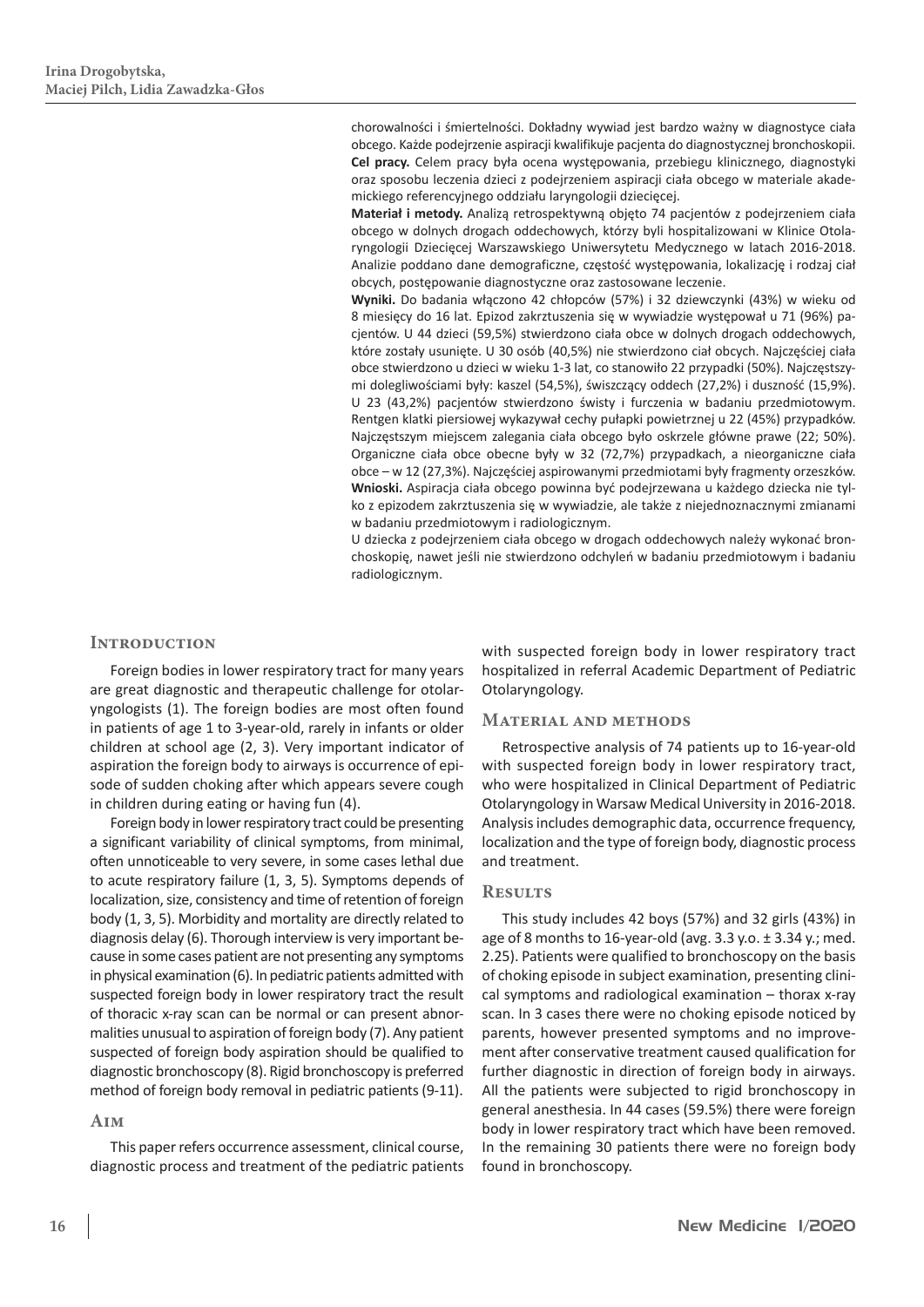In occurrence of choking episode (98 vs. 93%) and changes in radiological examination (68 vs. 63%) there were no significant differences found in the comparison of patient groups with and without foreign body found in bronchoscopy. However, it was more frequent with abnormalities in physical examination (80 vs. 37%, p < 0.00019) (fig. 1).

Patients with foreign body in lower respiratory tract were subjected to further analysis in terms of age, sex, delay in admitting to the hospital, clinical symptoms, results of radiological examination, type and localization of foreign body.

From 44 patients the most numerous group are children in age between 1 to 3-year-old which was 22 cases (50%). The youngest patient was 8 months old and the oldest have 16-year-old. The boys in this case were 29 cases (65,9%), girls were 15 cases (34,1%) (tab. 1).

The fastest time from choking episode to admission to hospital was 6 hours, but the latest after 24 days. The delay between choking episode and admission time was presented in table 2.

On admission to hospital patients presented varied symptoms. The most common was coughing, presented 24 times (54.5%), 6 patients (13.6%) were asymptomatic (tab. 3).

Wheezing and whirring were noticed in 23 patients(43.2%) during physical examination, 12 patients has reduced bubble murmur on the side of aspirated foreign body. In 9 cas**Tab. 2.** Time between choking episode and admission to hospital

| Time (days) | Number of cases | Percent |
|-------------|-----------------|---------|
| 1           | 16              | 36.4    |
| 2           | 18              | 40.9    |
| $3 - 6$     | 4               | 9.1     |
| $7 - 10$    | 2               | 4.5     |
| $11 - 20$   | 3               | 6.8     |
| > 20        |                 | 2.3     |

es (20.5%) the patients were without any abnormalities in physical examination.

Thorax x-ray scan in most cases showed the features of an air trap, in 20 cases (45%). The results of radiological examination are shown in figure 2.

The right main bronchus was the most common place of foreign body retention – 22 patients (50%), next place where the foreign bodies were found is the left main bronchus – 18 cases (40.9%). Trachea were partially obstructed in 4 cases (9.1%).



Patients without foreign body found in bronchoscopy

**Fig. 1.** Comparison of indications to bronchoscopy with division into patients with and without foreign bodies in lower respiratory tract

|  |  | Tab. 1. Table with demographic data of patients of group with foreign body found in lower respiratory tract |  |  |  |  |  |  |  |
|--|--|-------------------------------------------------------------------------------------------------------------|--|--|--|--|--|--|--|
|  |  |                                                                                                             |  |  |  |  |  |  |  |

| $Sex \triangle g$ e (y) | $8/12 - 1$  | $1 - 3$   | $3-6$       | $6-9$      | $9-16$     | <b>Total</b> |
|-------------------------|-------------|-----------|-------------|------------|------------|--------------|
| <b>Boys</b>             | $6(13.6\%)$ | 12(27.3%) | $7(15.9\%)$ | $1(2.3\%)$ | $3(6.8\%)$ | 29 (65.9%)   |
| Girls                   | $2(4.6\%)$  | 10(22.7%) | $3(6.8\%)$  | -          |            | 15 (34.1%)   |
| Total                   | 8 (18.2%)   | 22 (50%)  | 10(22.7%)   | $1(2.3\%)$ | $3(6.8\%)$ | 44           |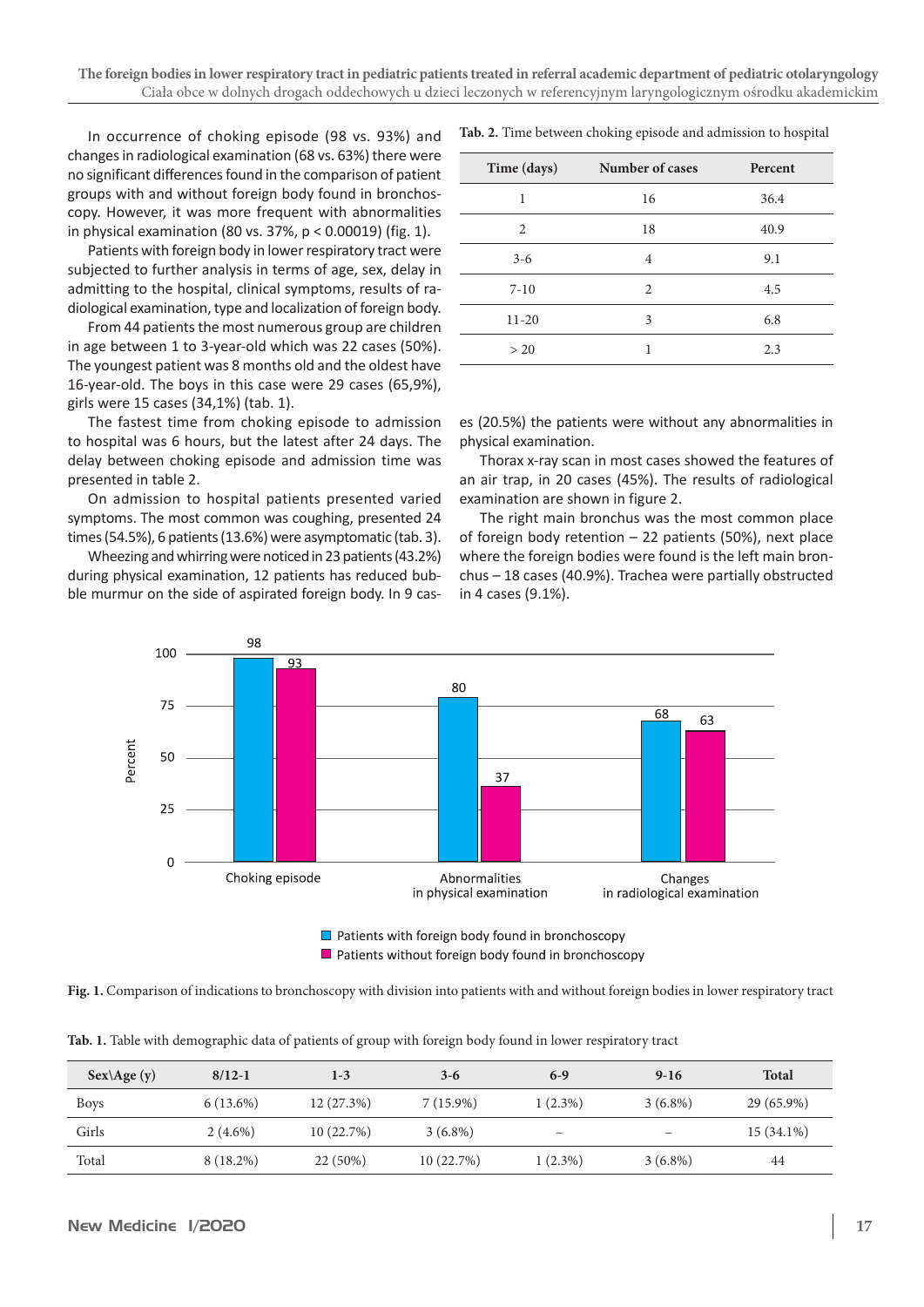| <b>Symptoms</b>   | Number of patients | Percent |
|-------------------|--------------------|---------|
| Cough             | 24                 | 54.5    |
| Wheezing          | 12                 | 27.2    |
| Dyspnea           | 7                  | 15.9    |
| Retrosternal pain | 4                  | 9.1     |
| Asymptomatic      | 6                  | 13.6    |





**Fig. 2.** Results of radiological examination – thorax x-ray scan

Organic foreign bodies were found in 32 patients(72.7%), in the rest 12 cases (27.3%) have been removed inorganic foreign bodies (tab. 4).

#### **Discussion**

Cough, shortness of breath and cyanosis may manifest in various degrees as a result of foreign body aspiration into lower respiratory tract. The best way to put accurate diagnosis is to thoroughly collect the interview with patient. Diagnostic difficulties are elevating due to poor information from patient parents or legal guardian about the situation preceding the symptom presentation. They can be unnoticed, forgotten or neglected. This paper shown that choke episode is the best indicator of presence of foreign body in airways – 98%. However, it also was presented in group of patients without foreign body found in bronchoscopy in 93%. Presence of abnormalities in physical examination were significant more often (80%) in patients with foreign body found in bronchoscopy. The most numerous group of patients with foreign body presence in lower respiratory tract was group of patients aged between 1 to 3-year-old. This group takes 50% of all patients with positive bronchoscopy procedure, also it is confirmed in other papers (2, 3). Tendential putting objects to mouth, not fully-grown teeth and also immature coordination of breathing are the main causes of such a big number of aspirated foreign bodies in children of this age (4, 12). Boys are more active than girls so in our study the boys were more frequent (65.9%) than girls(34.1%) (12, 14). Admission in first day after aspiration

| Type of foreign body          | Number         | Percent |
|-------------------------------|----------------|---------|
| Organic                       | 32             | 72.7    |
| Piece of peanut               | 18             | 40.9    |
| Piece of almond               | $\overline{c}$ | 4.5     |
| Piece of apple                | $\overline{2}$ | 4.5     |
| Piece of sunflower seed       | $\overline{2}$ | 4.5     |
| Piece of cauliflower          | 3              | 6.8     |
| Piece of mandarin stalk       | 1              | 2.3     |
| Popcorn                       | 1              | 2.3     |
| Rice seed                     | 1              | 2.3     |
| Piece of meat                 | $\mathbf{1}$   | 2.3     |
| Piece of food                 | 1              | 2.3     |
| Inorganic                     | 12             | 27.3    |
| Piece of plastic toy          | 4              | 9.1     |
| Sharp shaped piece of plastic | 1              | 2.3     |
| Pin                           | 1              | 2.3     |
| Block                         | 1              | 2.3     |
| Screw                         | 1              | 2.3     |
| Piece of metal                | 1              | 2.3     |
| Drawing pin                   | 1              | 2.3     |
| Pen tip                       | 1              | 2.3     |
| Piece of foil                 | $\mathbf{1}$   | 2.3     |

was only in 36,4% of cases and it is very similar to other studies (4). Rest of the children were admitted to hospital in later days which could be caused by neglecting parents or misdiagnosed by general practitioner who did the first examination of patient after choking. Cough (54.5%), wheezing (27.2%), dyspnea (15,9%) this was the most presented symptoms by patient on admission to hospital. In more than half (52.3%) of all patients admitted with suspected foreign body in lower respiratory tract in physical examination there were wheezing and whirring, the same situation was noticed by others(1, 3). In other diseases like inflammation of the respiratory tract and asthma patient takes drugs like corticosteroids and antibiotics. This type of treatment can mask all abnormalities in physical examination and could be cause of misdiagnosis (1, 3).

In radiological examination, thorax x-ray scan, the most common result is the characteristics of an air trap in 45.5% of cases. Density of foreign body was shown in only 13.6%. The result of x-ray scan with no abnormalities was in 31.8%.